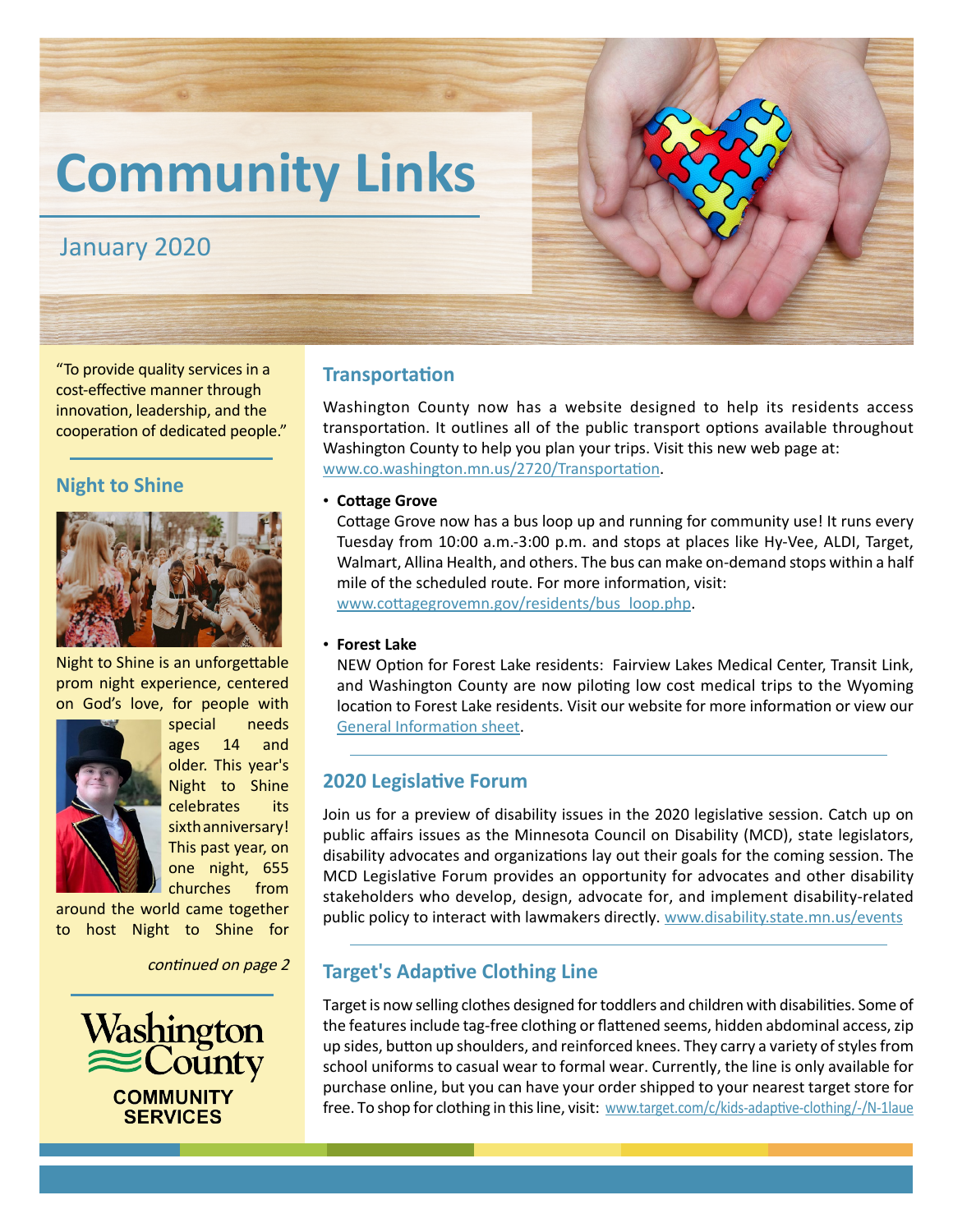## continued from Night to Shine on

approximately 100,000 honored guests through the support of 200,000 volunteers!

#### **Friday, February [7](https://www.valleyfriendshipclub.org/)**

For more information, visit: [www.timtebowfoundation.org](https://www.timtebowfoundation.org/)

#### **Polar Plunge 2020**

Special Olympics Minnesota is part of a global movement of people creating a new world of inclusion and community. Through athletic, health, and leadership programs, SOMN aims to create a world that accepts and welcomes every single person regardless of ability or disability. All funds raised from Polar Plunge support over 8,100 athletes across the state who participate in Special Olympics programs such as Young Athletes, Unified Sports, Healthy Athletes, and ALPs University.

Polar Plunge is a part of the Law Enforcement Torch Run movement. To further the mission of Special Olympics Minnesota, the Law Enforcement Torch Run carries the torch, representing the "Flame of Hope", and dedicates itself to the goals of continually increasing awareness and funds for Special Olympics athletes across the state. Simply put, Polar Plunge would not exist without the dedication, efforts, and service of Minnesota Law Enforcement.

Fundraising is required to participate in the Polar Plunge, but the minimum \$50 (Cool School) or \$75 (Polar Plunge) you raise accomplishes so much more than getting you to jump into a frozen lake!

To donate or sign up to participate in the polar plunge, visit: [www.plungemn.org/about](https://www.plungemn.org/about/)

## page 1 **Winter Tips for People With Disabilities**

#### **Keeping Well and Warm:**

- If your disability is affected by a drop in temperature, try and be aware of the weather forecast in order to allow you to plan for pain management.
- Wear the correct amount of layers to try and maintain your body temperature at the required level.
- Individuals with reduced mobility should take extra measures to protect their hands, feet, and other areas of the body that are particularly subject to cold.
- Eat well and avoid unnecessary travel. You should eat regular, hot meals and drink plenty of fluids; this will keep you warm and give you energy to keep active.
- Ensure you have sufficient supplies of food and any prescription medicine you may need. If you have some mobility, try and keep active indoors.
- Have sufficient fuel supplies to maintain adequate heating in your home.
- Ask your relatives and neighbors for help if you need it. Keep their phone numbers on a list beside your phone.
- If you cannot talk to people on the phone, make sure you have a relative or friend you can text for assistance if you need it and register with emergency services so you can contact them via text if necessary.
- If you have to use medical equipment or a powered mobility device every day, please make sure you always have access to a power supply.
- Ensure you are on the vulnerable customer registers for the energy companies.
- If you have an assistance dog, be sure to keep them warm as well. Be sure to always have a blanket for the animal to rest on. Keep the animal indoors as much as possible.

#### **Personal Safety - Staying Safe:**

- Plan for the possibility that winter weather may disrupt your homecare service.
- In icy weather, wear well-fitted shoes with non-slip soles if you have to go out but try to limit walking outside during the cold weather.
- If you use a mobility device, make sure it can grip an icy surface.
- If you have a ramp, make sure it is well gritted in icy weather.
- If you have a mobile phone that you can use, make sure it has a charge and bring it with you when you are going out.
- Consider wearing a personal alarm so that family or neighbors are alerted if you fall.
- If you have a fall, even a minor one, make sure you visit your doctor for a check up.

#### **Keeping an Eye on People With Disabilities:**

- If possible, make yourself aware of a relative or neighbor's disability and ask them how best you can help them, if required.
- Try to call on relatives and neighbors who have a disability and offer to assist them in severe weather.
- Ensure they have sufficient supplies of food and medications.
- Ensure they have sufficient fuel supplies to maintain adequate heating in their homes.
- Ensure they have access to power and water.
- Try to arrange regular visits or phone calls so they don't feel isolated.
- If you have any doubts about the safety of someone you know who has a disability, seek the assistance of local health and social services.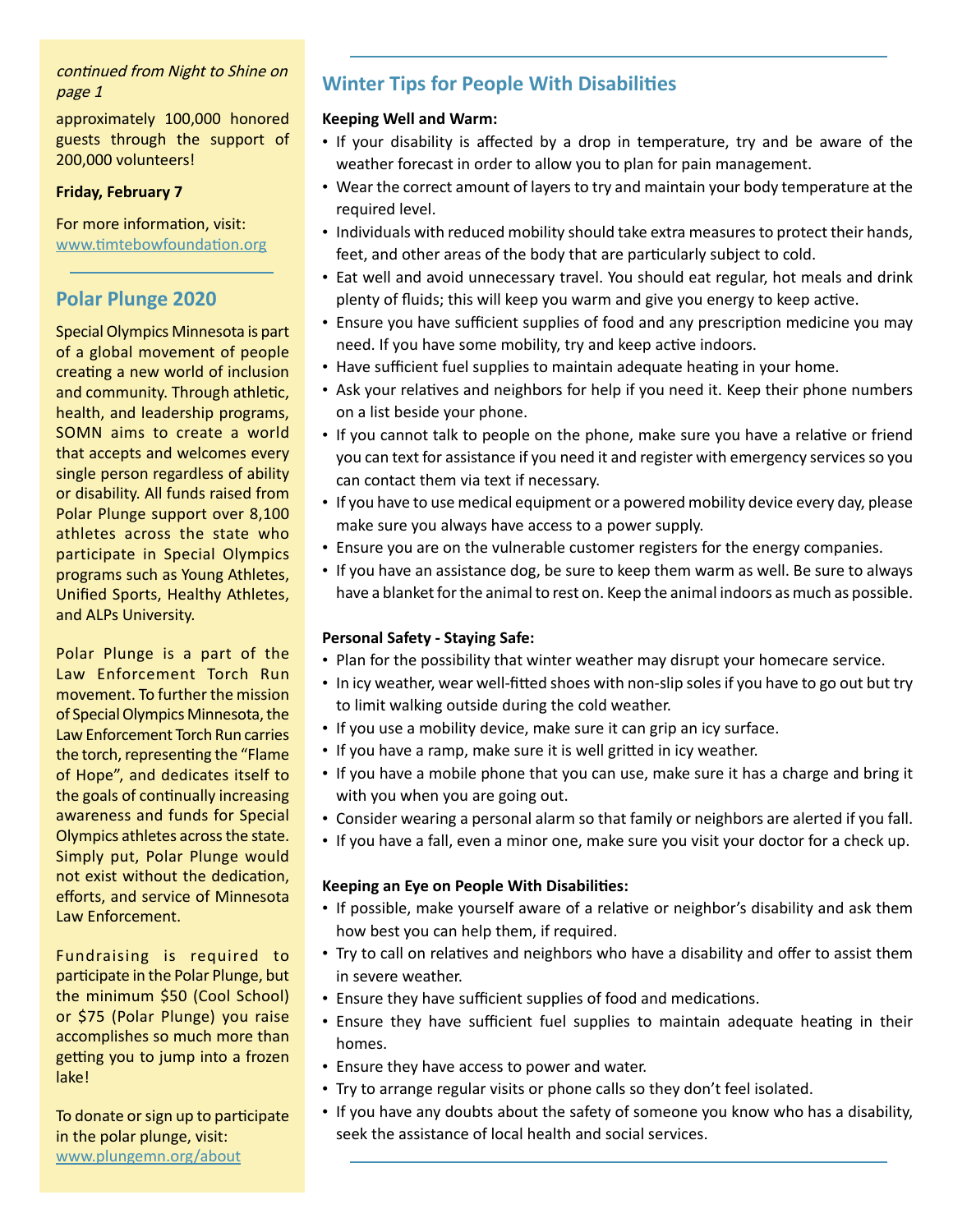## **Family Sensory Friendly Movie Night**

In partnership with Mathnasium of Cottage Grove, the Park Grove Library will be hosting a sensory friendly movie night the first Wednesday of every month. Our goal is to provide a movie viewing experience to those who may need an environment that can accommodate various sensory needs.

Please join us with the expectation that there will be some lights on, moderate volume, and talking/ moving around among other things during the movie. Bring your own snacks, sit back, and enjoy the show. All are welcome!

First Wed. of every month starting: **Wednesday, February 5 6:00 - 8:00 p.m.**

*Park Grove Library* Cottage Grove, MN

[https://washcolib.libcal.com](https://washcolib.libcal.com/)



## **CDCS Participant Training Dates**

Washington County Community Services has developed an orientation for CDCS consumers that will be offered once per quarter. They are all the same class so you only need to attend one session. As a current or future participant in CDCS, we expect you to attend so that you have a clear idea of the expectations and guidelines of the program.

The session will be facilitated by two Community Services staff continued on page 4

## **The YMCA Woodbury Special Olympics** *(Ages: Eight years and up)*

Offering competition, opportunity, and success to youth with disabilities, our Blazing Stars Special Olympics Team is hosted by the Woodbury Y in partnership with Special Olympics Minnesota.

Special Olympics Minnesota is founded on the belief that people with intellectual and physical disabilities can—with proper instruction, encouragement, and adaptation learn, enjoy, and benefit from participation in individual and team sports.

Young athletes, who are at least eight years old, can participate on the Blazing Stars team and compete in seven sports throughout the year:

- Aquatics
- **Basketball**
- Bocce
- Golf
- Poly-Hockey **Softball**
- Unified Flag Football

For more information and to participate, please contact: *Woodbury Y, 2175 Radio Drive, Woodbury, MN • 651-731-9507* 

More info available on the Blazing Stars website: www.ymcamn.org/kid teen activities/adaptive/special olympics team

## **Housing: Starting the Journey**

Will you be ready when it's time for your son or daughter with a disability to move to a place of their own? The time to start planning is now! This Housing Project video gives you some groundwork from which to begin the journey.

Register now for a series of three workshops to get started with their vision for community living, housing, and services.

To register or to find out more, visit: [www.pacer.org/housing.](https://www.pacer.org/housing/)

## **Training for Caregivers of People with Dementia and Intellectual or Developmental Disabilities**

Do you have a family member or loved one with intellectual or developmental disabilities (I/DD) and newly diagnosed with a type of dementia, such as Alzheimer's disease? Do you provide services for people who have dementia and I/DD, or are you a member of a lead agency staff that coordinates service delivery for affected people?

If so, DHS has free training that shares resources and strategies to support people with dementia and I/DD. The short training modules are available any time online. In them, you will learn more about:

- A basic overview of types of dementia
- Early detection of types of dementia
- State and national resources
- Tips from national experts and local professionals

#### Contact: [dhs.dsd.learn@state.mn.us](mailto:dhs.dsd.learn%40state.mn.us?subject=)

Visit the DHS website to [access the training links](https://www.dhs.state.mn.us/main/idcplg%3FIdcService%3DGET_DYNAMIC_CONVERSION%26RevisionSelectionMethod%3DLatestReleased%26dDocName%3DDHS-315820).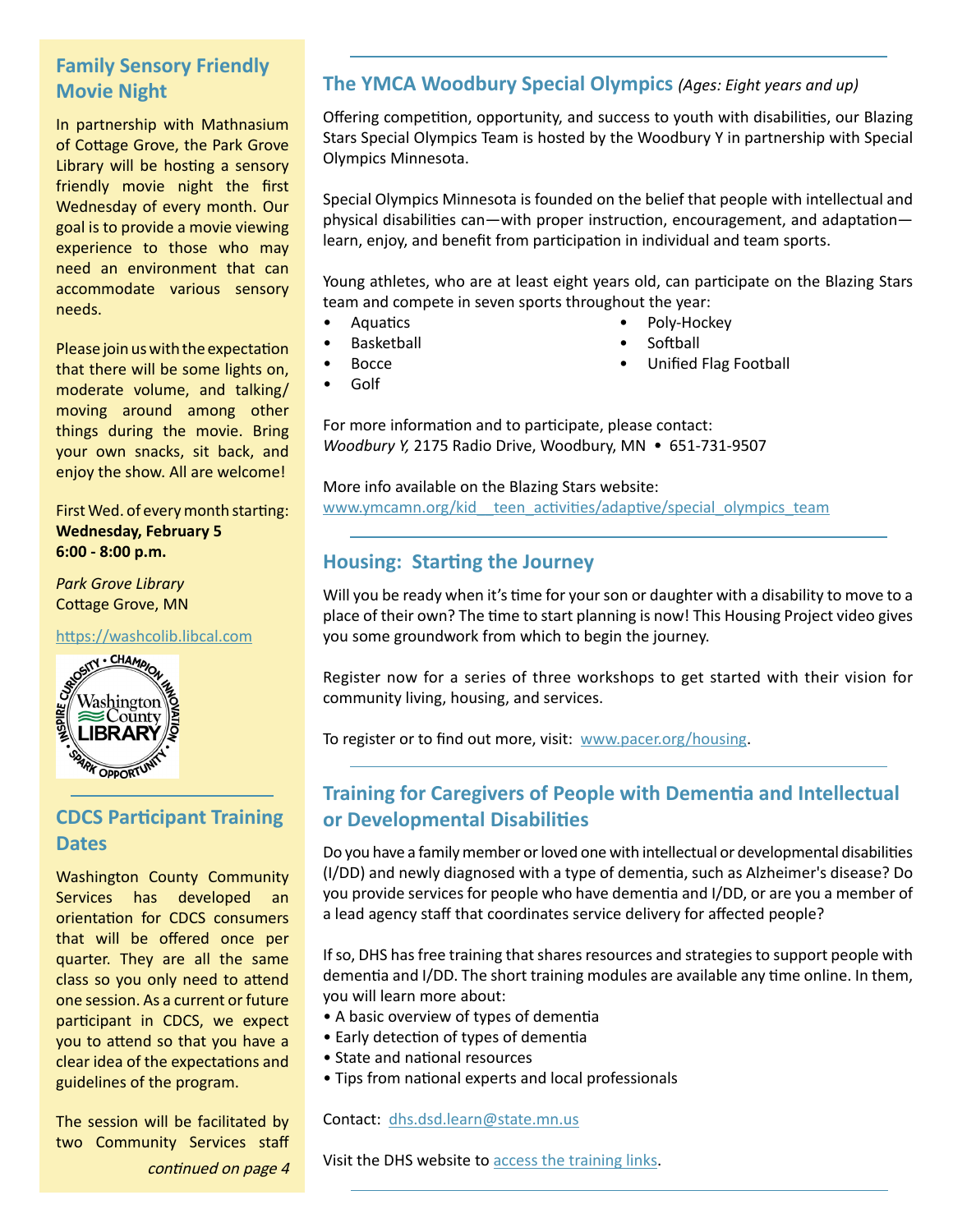#### continued from CDCS Partipant Training Dates on page 3

who work in the waiver programs. There will be a PowerPoint presentation and an opportunity to get your questions about the CDCS program answered. Please inform your county case manager which session, you plan to attend. It is recommended that you attend a session as soon as possible after starting CDCS so that you have a good idea about how this program functions and what to expect when using this waiver option.

The 2020 sessions will be held at the Stillwater Government Center from 6:00-8:00 p.m. on these dates:

- **Tuesday, February 18**
- **Thursday May 21**
- **Thursday August 20**
- **Tuesday November 17**

Washington County Government Center 14949 62nd St., Stillwater, MN Lower Level Room 16 There will be signs inside the front door directing you.

Contact your case manager with any questions about CDCS.

## **Sensory Friendly Sundays at the Science Museum**

At the Science Museum, we know that all visitors learn differently. During Sensory Friendly hours, individuals and families can enjoy a quieter, less sensory-stimulating museum experience.

On the third Sunday of the month, the Science Museum will host Sensory Friendly Sunday, where visitors who learn best in a calmer environment can experience our exhibits and movie in a lesscrowded museum.

## **Navigating MSP Airport**

Many families who have children with Autism avoid flying because they are unsure how their children will respond. In an effort to ease the anxiety associated with an airport visit and flying, the Metropolitan Airports Commission (MAC), Fraser, and the Autism Society of Minnesota (AuSM) have teamed up to create the Navigating MSP Airport (formerly Navigating Autism) program. The program includes monthly events, all designed specifically for individuals with Autism, that guide families through the steps of an airport visit, from walking in the door to finding their seats on a plane.

During the Navigating MSP Airport event, families will have the opportunity to familiarize themselves with airport and travel procedures. Children will practice entering the airport, obtaining a security pass, going through screening at a TSA security checkpoint, and walking through the airport to a boarding gate. To culminate their experience, children and their families will board an aircraft and find their seats. Please note that the aircraft will remain on the ground.

In addition to preparing families for a positive travel experience, the Navigating MSP Airport program will also provide a valuable training and awareness opportunity for airport, airline, and TSA personnel to learn how to accommodate children with Autism and other special needs.

Families are invited to participate in any of the Navigating MSP Airport event sessions, scheduled for the first Saturday of every month. Join MAC, Fraser, and AuSM for a fun, safe practice run, while learning from airport personnel what works and what doesn't work to make your travel experience efficient and less stressful.

[www.ausm.org/events/ausm-events/navigating-msp-airport.html](https://www.ausm.org/events/ausm-events/navigating-msp-airport.html)

## **AUSM Summer Camps**

AuSM camps are tailored for youth and adults with autism. Parents and caregivers can rest assured knowing that their campers are being cared for by highly trained, experienced staff, while campers make memories that last a lifetime. AuSM camps are available for individuals ages 6 and up who are AuSM members.

Camp offerings include a day camp where campers arrive each morning and leave each afternoon, and two residential camps where campers stay several days and nights. Camp activities are subject to change. *Due to the high demand for residential camps, campers may attend only one week of residential camp.* Campers may attend one or both sessions of Wahode Day Camp.

www.ausm.org/camp/ausm-summer-camps.html

## **True Friends Summer Camps**

True Friends offers summer camp experiences to individuals with disabilities,



ages 5 to adult, at four different locations across Minnesota. They have a wide range of camps, such as sensory splash, fishing, ASL, gluten-free, movin' and groovin', and many more. They have both day camp and varying lengths of overnight stays, with the typical session running from Sunday afternoon to Friday afternoon. They also host adventure trips